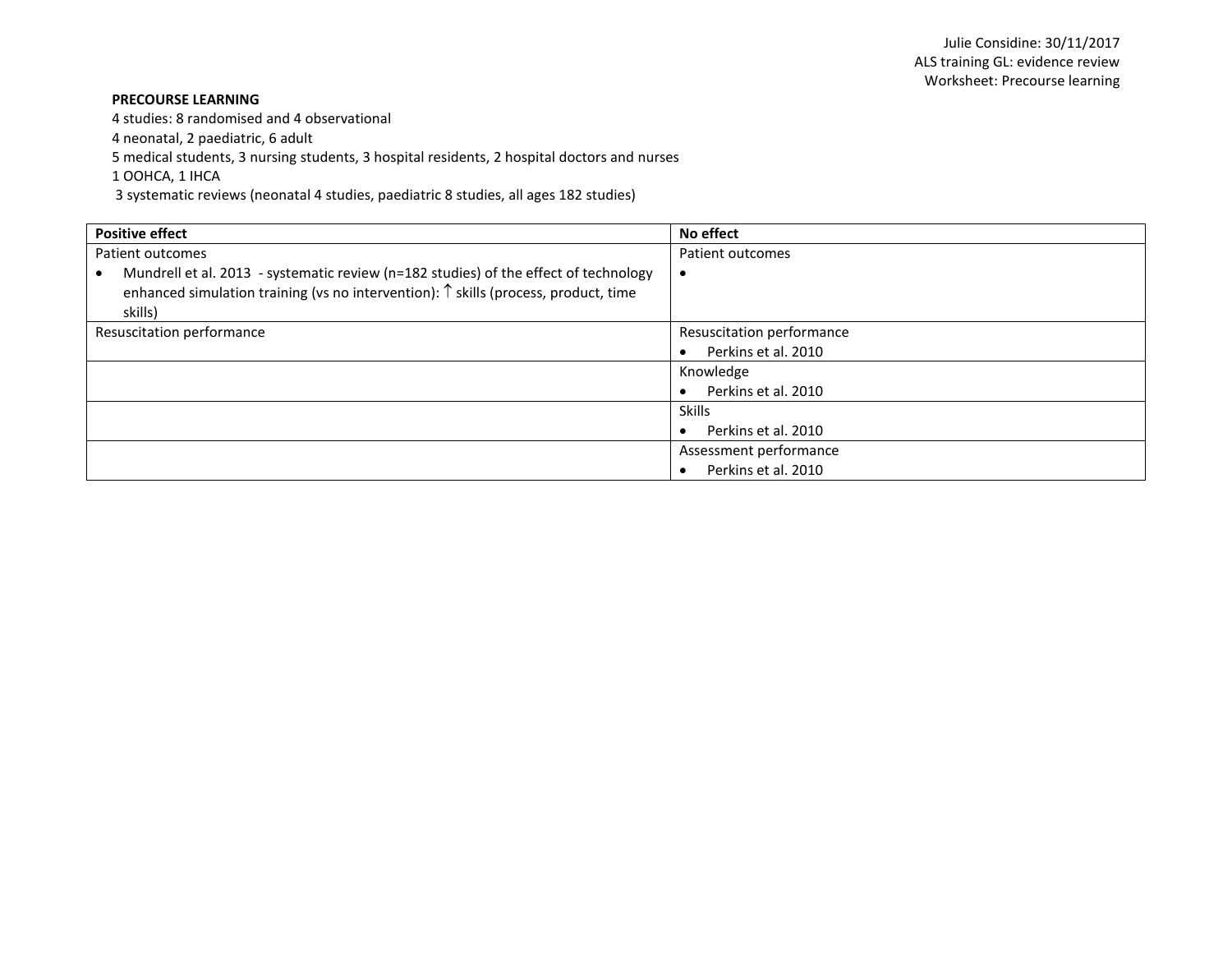## **PRE-COURSE LEARNING**

| Study                                                                                                                                                                                                                                                                                                                                                                                                                                                                                                                                                                                                                                                                                                                                                                                                                                                                                                                                                                                                                                                                                                                                                                                                                                                                                                                                                                                                                                                                                                                                                                                                                                                                                                                                                                                                                                                                                                                                                                                                                                                                             | <b>Study features</b>                                                                                              | Type of pre-course<br>learning                                            | <b>Outcomes</b>                                                                                                                                                           | <b>Major finding</b>                                                                                                                                                                                                                                                                                             |
|-----------------------------------------------------------------------------------------------------------------------------------------------------------------------------------------------------------------------------------------------------------------------------------------------------------------------------------------------------------------------------------------------------------------------------------------------------------------------------------------------------------------------------------------------------------------------------------------------------------------------------------------------------------------------------------------------------------------------------------------------------------------------------------------------------------------------------------------------------------------------------------------------------------------------------------------------------------------------------------------------------------------------------------------------------------------------------------------------------------------------------------------------------------------------------------------------------------------------------------------------------------------------------------------------------------------------------------------------------------------------------------------------------------------------------------------------------------------------------------------------------------------------------------------------------------------------------------------------------------------------------------------------------------------------------------------------------------------------------------------------------------------------------------------------------------------------------------------------------------------------------------------------------------------------------------------------------------------------------------------------------------------------------------------------------------------------------------|--------------------------------------------------------------------------------------------------------------------|---------------------------------------------------------------------------|---------------------------------------------------------------------------------------------------------------------------------------------------------------------------|------------------------------------------------------------------------------------------------------------------------------------------------------------------------------------------------------------------------------------------------------------------------------------------------------------------|
| <b>Pre-course learning</b>                                                                                                                                                                                                                                                                                                                                                                                                                                                                                                                                                                                                                                                                                                                                                                                                                                                                                                                                                                                                                                                                                                                                                                                                                                                                                                                                                                                                                                                                                                                                                                                                                                                                                                                                                                                                                                                                                                                                                                                                                                                        |                                                                                                                    |                                                                           |                                                                                                                                                                           |                                                                                                                                                                                                                                                                                                                  |
| Perkins, G. D., J. N. Fullerton, N. Davis-Gomez, R. P. Davies, C. Baldock, H. Stevens, I. Bullock<br>and A. S. Lockey (2010). "The effect of pre-course e-learning prior to advanced life<br>support training: a randomised controlled trial." Resuscitation 81(7): 877-881.<br>BACKGROUND: The role of e-learning in contemporary healthcare education is quickly<br>developing. The aim of this study was to examine the relationship between the use of an e-<br>learning simulation programme (Microsim, Laerdal, UK) prior to attending an Advanced Life<br>Support (ALS) course and the subsequent relationship to candidate performance.<br>METHODS: An open label, multi-centre randomised controlled study was conducted. The<br>control group received a course manual and pre-course MCQ four weeks prior to the face<br>to face course. The intervention group in addition received the Microsim programme on a<br>CD. The primary outcome was performance during a simulated cardiac arrest at the end of<br>the course. Secondary outcomes were performance during multiple choice exams,<br>resuscitation skills assessments and feedback to Microsim programme.<br>RESULTS: 572 participants were randomised (287 Microsim, 285 control). There were no<br>significant differences in the primary outcome (performance during a standard cardiac<br>arrest simulation) or secondary outcomes. User evaluations were favorable. 79% would<br>recommend it to colleagues. 9% stated Microsim could replace the entire ALS course, 25%<br>parts. Over 70% of participants' perceived that Microsim improved their understanding of<br>the key learning domains of the ALS course.<br>CONCLUSION: Distributing Microsim to healthcare providers prior to attending an ALS<br>courses did not improve either cognitive or psychomotor skills performance during cardiac<br>arrest simulation testing. The challenge that lies ahead is to identify the optimal way to use<br>e-learning as part of a blended approach to learning for this type of training programme. | • open label, multi-<br>centre randomised<br>controlled study<br>$\bullet$ manikin<br>• ALS course<br>participants | $\bullet$ e-learning (CD)<br>versus<br>• course manual and<br><b>MCOs</b> | • simulated<br>resuscitation<br>performance<br>$\bullet$ knowledge – MCQs<br>• resuscitation skills<br>• assessments<br>$\bullet$ feedback to e-<br>learning<br>programme | No difference<br>$\bullet$ simulated<br>resuscitation<br>performance<br>• knowledge - MCQs<br>• resuscitation skills<br>• assessments<br>$\bullet$ feedback to e-<br>learning<br>programme<br>• user evaluations of<br>e-learning were<br>favorable<br>$\bullet$ ** no user<br>evaluation of<br>manual presented |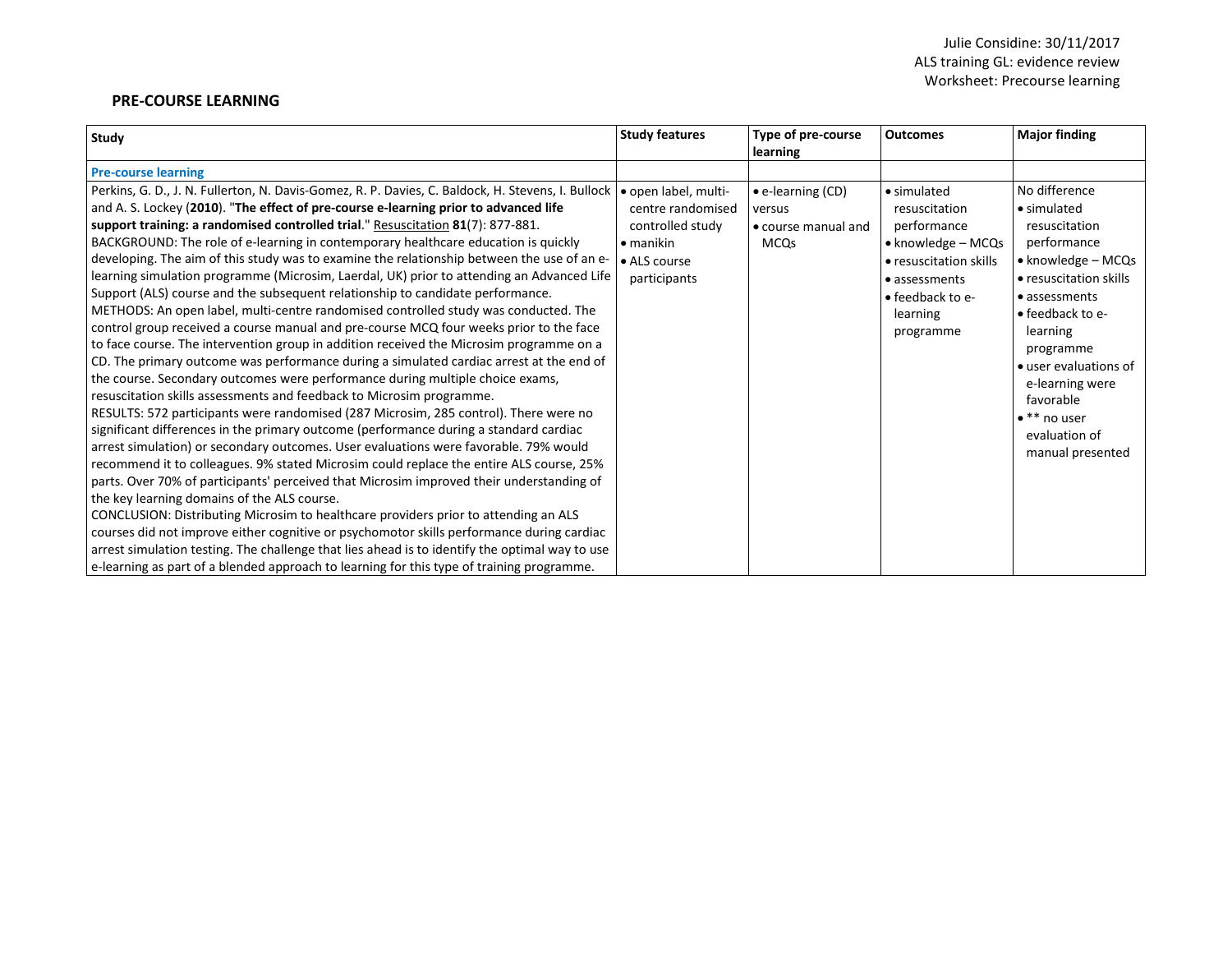## Julie Considine: 30/11/2017 ALS training GL: evidence review

| <b>Pre-course learning</b><br>Perkins, G. D., P. K. Kimani, I. Bullock, T. Clutton-Brock, R. P. Davies, M. Gale, J. Lam, A.<br>· Open-label,<br>Lockey, N. Stallard and C. Electronic Advanced Life Support (2012). "Improving the<br>noninferiority,<br>efficiency of advanced life support training: a Randomised, controlled trial.[Summary for<br>Randomised trial<br>patients in Ann Intern Med. 2012 Jul 3;157(1):I-36; PMID: 22751777]." Annals of Internal<br>• Manikin<br>Medicine 157(1): 19-28.<br>$\bullet$ Health<br>BACKGROUND: Each year, more than 1.5 million health care professionals receive<br>professionals<br>advanced life support (ALS) training.<br>OBJECTIVE: To determine whether a blended approach to ALS training that includes                                                                                                                                                                                                                                                                                                                                                                                                                                                                                                                                                                                                                                                                                                                                                                                                                                                                                                                                                                                                                                                                                                                                                                                                                                                                                                                                                                                                                                                                                                                                                                                         | • 1-day course<br>supplemented by e-<br>learning<br>versus<br>• 2 day instructor-led<br>course | • Simulated<br>resuscitation<br>performance<br>• Knowledge & skills-                             | <b>Mixed</b><br>-ve<br>• e-learning $\downarrow$                                                                                                                                                              |
|--------------------------------------------------------------------------------------------------------------------------------------------------------------------------------------------------------------------------------------------------------------------------------------------------------------------------------------------------------------------------------------------------------------------------------------------------------------------------------------------------------------------------------------------------------------------------------------------------------------------------------------------------------------------------------------------------------------------------------------------------------------------------------------------------------------------------------------------------------------------------------------------------------------------------------------------------------------------------------------------------------------------------------------------------------------------------------------------------------------------------------------------------------------------------------------------------------------------------------------------------------------------------------------------------------------------------------------------------------------------------------------------------------------------------------------------------------------------------------------------------------------------------------------------------------------------------------------------------------------------------------------------------------------------------------------------------------------------------------------------------------------------------------------------------------------------------------------------------------------------------------------------------------------------------------------------------------------------------------------------------------------------------------------------------------------------------------------------------------------------------------------------------------------------------------------------------------------------------------------------------------------------------------------------------------------------------------------------------------|------------------------------------------------------------------------------------------------|--------------------------------------------------------------------------------------------------|---------------------------------------------------------------------------------------------------------------------------------------------------------------------------------------------------------------|
|                                                                                                                                                                                                                                                                                                                                                                                                                                                                                                                                                                                                                                                                                                                                                                                                                                                                                                                                                                                                                                                                                                                                                                                                                                                                                                                                                                                                                                                                                                                                                                                                                                                                                                                                                                                                                                                                                                                                                                                                                                                                                                                                                                                                                                                                                                                                                        |                                                                                                |                                                                                                  |                                                                                                                                                                                                               |
| electronic learning (e-learning) produces outcomes similar to those of conventional,<br>instructor-led ALS training.<br>DESIGN: Open-label, noninferiority, Randomised trial. Randomization, stratified by site,<br>was generated by Sealed Envelope (Sealed Envelope, London, United Kingdom).<br>(International Standardized Randomised Controlled Trial Number Register:<br>ISCRTN86380392)<br>SETTING: 31 ALS centers in the United Kingdom and Australia.<br>PARTICIPANTS: 3732 health care professionals recruited between December 2008 and<br>October 2010.<br>INTERVENTION: A 1-day course supplemented with e-learning versus a conventional 2-day<br>course.<br>MEASUREMENTS: The primary outcome was performance in a cardiac arrest simulation<br>test at the end of the course. Secondary outcomes comprised knowledge- and skill-based<br>assessments, repeated assessment after remediation training, and resource use.<br>RESULTS: 440 of the 1843 participants randomly assigned to the blended course and 444 of<br>the 1889 participants randomly assigned to conventional training did not attend the<br>courses. Performance in the cardiac arrest simulation test after course attendance was<br>lower in the electronic advanced life support (e-ALS) group compared with the<br>conventional advanced life support (c-ALS) group; 1033 persons (74.5%) in the e-ALS group<br>and 1146 persons (80.2%) in the c-ALS group passed (mean difference, -5.7% [95% CI, -<br>8.8% to -2.7%]). Knowledge- and skill-based assessments were similar between groups, as<br>was the final pass rate after remedial teaching, which was 94.2% in the e-ALS group and<br>96.7% in the c-ALS group (mean difference, -2.6% [CI, -4.1% to 1.2%]). Faculty, catering,<br>and facility costs were \$438 per participant for electronic ALS training and \$935 for<br>conventional ALS training.<br>LIMITATIONS: Many professionals (24%) did not attend the courses. The effect on patient<br>outcomes was not evaluated.<br>CONCLUSION: Compared with conventional ALS training, an approach that included e-<br>learning led to a slightly lower pass rate for cardiac arrest simulation tests, similar scores<br>on a knowledge test, and reduced costs.<br>PRIMARY FUNDING SOURCE: National Institute of Health Research and Resuscitation |                                                                                                | based assessments<br>• repeated<br>assessment after<br>remediation<br>training<br>• resource use | resuscitation<br>performance<br>No difference<br>• knowledge- and<br>skill-based<br>assessments<br>• final pass rate after<br>remedial teaching<br>• resource use & cost<br>was lower in e-<br>learning group |